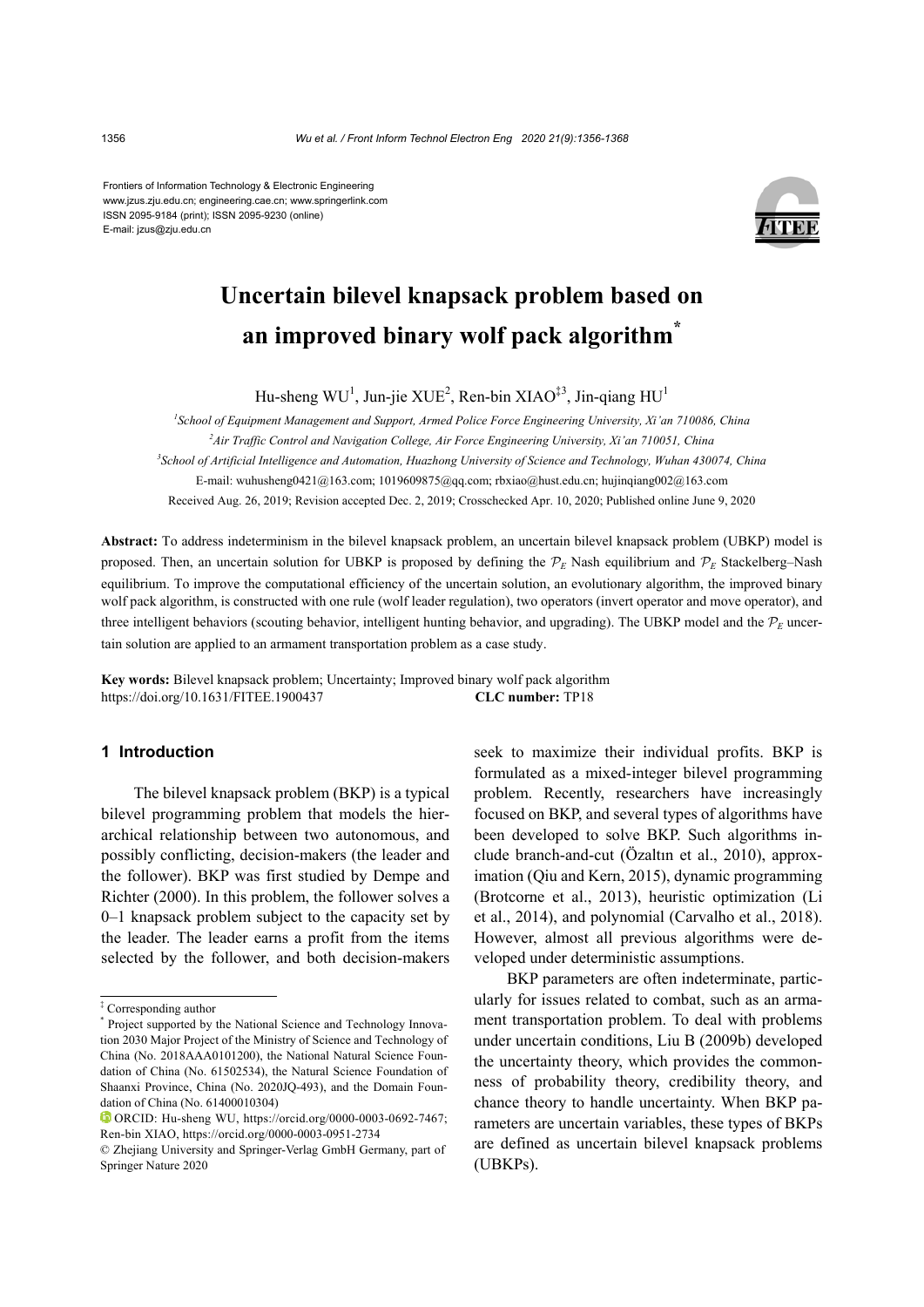To handle UBKPs, an uncertain solution can be found by applying the  $\mathcal{P}_E$  Nash equilibrium and  $\mathcal{P}_E$ Stackelberg–Nash equilibrium to transform UBKP to a corresponding equivalent deterministic model. BKP is considered NP-hard (Caprara et al., 2014); therefore, a heuristic optimization algorithm should be applied to improve computational efficiency. A relatively new swarm intelligence based algorithm, the wolf pack algorithm (WPA), has been proposed and well developed (Wu et al., 2013; Li et al., 2016; Gao YJ et al., 2019). Due to its simplicity, effectiveness, and efficiency, WPA has been widely used (Xue et al., 2016; Bai et al., 2018; Han et al., 2018). In this study, the improved binary wolf pack algorithm (IBWPA) is designed to improve performance for UBKPs. IBWPA has one rule (wolf leader regulation), two operators (invert operator and move operator), and three intelligent behaviors (scouting behavior, intelligent hunting behavior, and upgrading).

# **2 Preliminaries**

To deal with belief degree and uncertain problems rationally, several foundational definitions are introduced.

First, to depict the occurrence probability of event *Λ*, the uncertainty measurement is transformed to a real-valued space from 0 to 1, and a measurable real-value  ${\cal M}$ { $\Lambda$ } is determined for each event. To make real values  ${\mathcal{M}}\{A\}$  mathematically significant, uncertain measurements must satisfy the limiting conditions to a certain degree.

**Axiom 1** (Normality axiom) (Cohn and Barnhart, 1998) Let *Γ* be a nonempty set, and *M*{*Γ*}=1 for the universal set *Γ*.

**Axiom 2** (Duality axiom) Let *Λ*<sup>C</sup> denote that event *Λ* does not occur, and  $\mathcal{M}{A}$ + $\mathcal{M}{A}^C$ }=1 for any event *Λ*. Axiom 3 (Subadditivity axiom) For every countable sequence of events  $\mathcal{L}\{A_1, A_2, ...\}$ ,  $\mathcal{M}\{A\}$  satisfies the following formula:

$$
\mathcal{M}\left\{\sum_{i=1}^{\infty} A_i\right\} \le \sum_{i=1}^{\infty} \mathcal{M}\left\{A_i\right\}.
$$
 (1)

**Axiom 4** (Product axiom) (Liu B, 2009a) The triplet  $(F_k, \mathcal{L}_k, \mathcal{M}_k)$  ( $k=1, 2, ...$ ) is called an uncertainty space. Let  $\Gamma = \Gamma_1 \times \Gamma_2 \times ...$  be the set of ordered tuples composed of nonempty sets. Let *Λ*=*Λ*1×*Λ*2×… be the set of events in the set *Γ* of ordered tuples, and =1×2×… be the product *σ*-algebra of set *Γ*. Then, the product uncertainty measure  $M$  is an uncertain measure on the product  $\sigma$ -algebra  $\mathcal L$  that satisfies the following:

$$
\mathcal{M}\left\{\prod_{i=1}^{\infty}A_i\right\} = \bigwedge_{i=1}^{\infty}\mathcal{M}\left\{A_i\right\}.
$$
 (2)

The set function  $M$  is called the product uncertainty measure of uncertain spaces  $(\Gamma_k, \mathcal{L}_k, \mathcal{M}_k)$  ( $k=1$ , 2, …). The product uncertainty measure accords with the three basic axioms  $(Axioms 1-3)$  of the uncertainty measure and is a generalized uncertainty measure to analyze uncertainty problems in multiple uncertain spaces.

Second, the uncertain variable is a measurable function in the uncertain space. Its exact mathematical definition comprises the following definitions. **Definition 1** (Uncertainty measures) Let *Γ* be a nonempty set, the *σ*-algebra of event *Λ* in set *Γ* the elements of  $\mathcal{L}$ , and  $\mathcal{M}$  the set function from the realvalue  $\mathcal L$  to the [0, 1] space. When the set function  $\mathcal M$ satisfies Axioms 1–3, the real-value set function  $\mathcal{M}\{\cdot\}$ is called the uncertainty measurement.

**Definition 2** (Uncertainty variables) Let *ξ* be a function that maps from an uncertain space  $(\Gamma, \mathcal{L}, \mathcal{M})$ to a set of real numbers. For any *B* that is a Borel set, the set  $\zeta$  ( $\zeta \in B$ ) is an event in  $\mathcal{L}$ , and then  $\zeta$  is an uncertain variable.

One key factor that affects the system performance is whether or not the parameters are independent. Therefore, it is necessary to study the independence of uncertain parameters in the uncertain space.

**Definition 3** (Uncertain variable independence) Given that *ξ*1, *ξ*2, …, *ξm* are uncertain variables in an uncertain space  $(\Gamma, \mathcal{L}, \mathcal{M})$ , for any set  $B_i$  (*i*=1, 2, ..., *m*)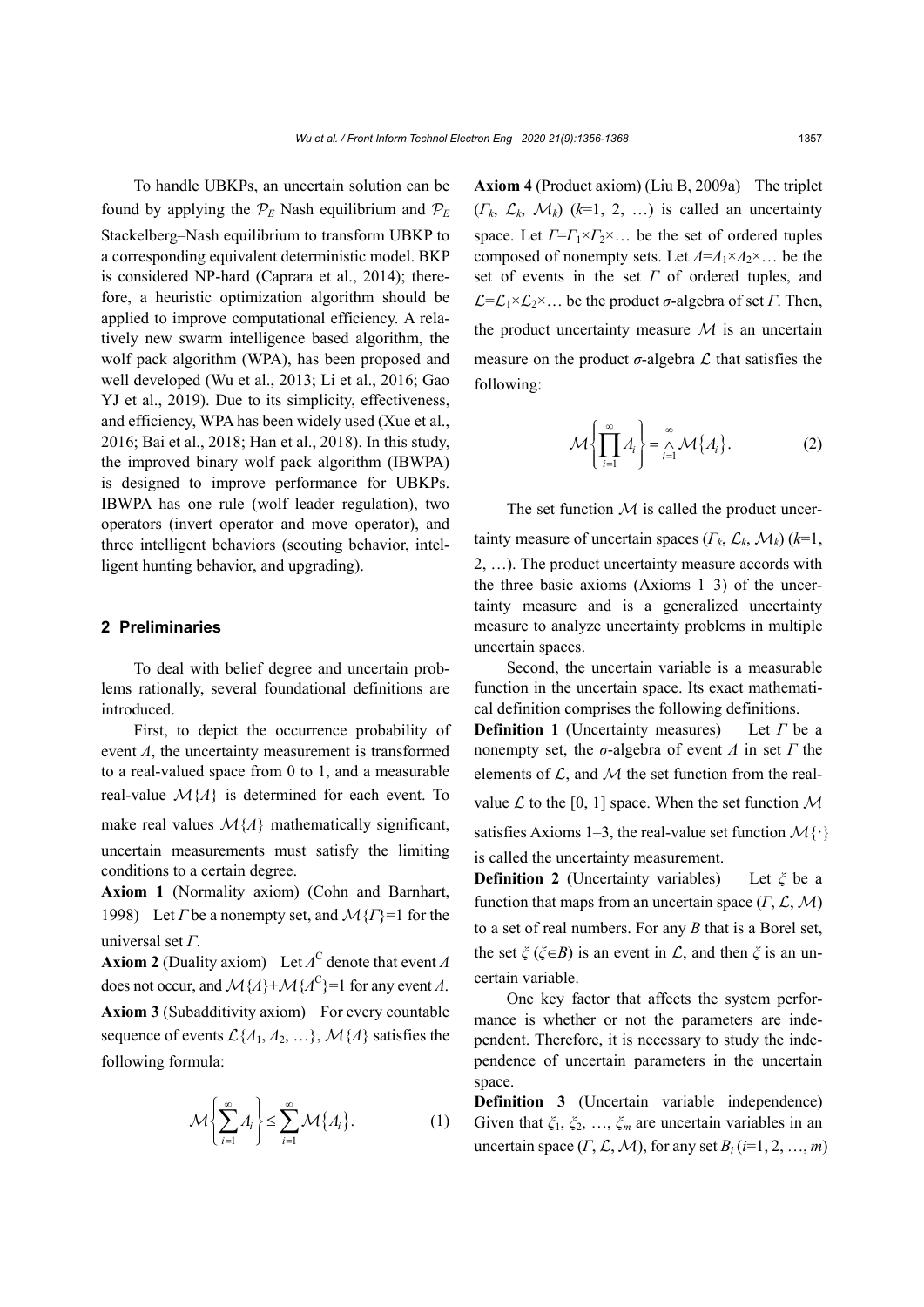in Borel, if the uncertain variables satisfy

$$
\mathcal{M}\left\{\bigcap_{i=1}^{m}(\zeta_{i} \in B_{i})\right\} = \min_{i=1,2,\cdots,m} \mathcal{M}\left(\zeta_{i} \in B_{i}\right),\qquad(3)
$$

then the uncertain variables are independent of each other.

**Definition 4** (Uncertainty distribution) (Liu B, 2016) The uncertainty distribution *Φ* of an uncertain variable *ξ* is defined as

$$
\Phi(x) = \mathcal{M}\{\xi \le x\} \tag{4}
$$

for any real number *x*.

Two basic forms of an uncertainty distribution are described in the following.

1. The linear uncertainty distribution  $\mathcal{L}(a, b)$  is defined as

$$
\Phi(x) = \begin{cases}\n0, & x \le a, \\
\frac{x-a}{b-a}, & a < x \le b, \\
1, & x > b,\n\end{cases}\n\tag{5}
$$

where *a* and *b* are real numbers satisfying *a*<*b*.

2. The zigzag uncertainty distribution  $\mathcal{Z}(a, b, c)$ is defined by

$$
\Phi(x) = \begin{cases}\n0, & x \le a, \\
\frac{x-a}{2(b-a)}, & a < x \le b, \\
\frac{x+c-2b}{2(c-b)}, & b < x \le c, \\
1, & x > c,\n\end{cases}
$$
\n(6)

where *a*, *b*, and *c* are real numbers satisfying  $a < b < c$ . **Definition 5** (Inverse uncertainty distribution) (Liu B, 2016) Let *ξ* be an uncertain variable with regular uncertainty distribution *Φ*. Then, the inverse function *Φ*−1 is called the inverse uncertainty distribution of *ξ*. **Theorem 1** (Liu B, 2010) Let *ξ* be an uncertain variable with regular uncertainty distribution *Φ*. Then, the expected value of uncertain variable *ξ* is

$$
E(\xi) = \int_0^1 \Phi^{-1}(\alpha) d\alpha.
$$
 (7)

**Theorem 2** (Liu B, 2010) Let *ξ*1, *ξ*2, …, *ξn* be independent uncertain variables with regular uncertainty distributions  $\Phi_1$ ,  $\Phi_2$ , ...,  $\Phi_n$ , respectively. If the function  $f(x_1, x_2, ..., x_n)$  is strictly increasing with respect to  $x_1, x_2, ..., x_m$  and strictly decreasing with respect to  $x_{m+1}, x_{m+2}, ..., x_n$ , then  $\xi = f(x_1, x_2, ..., x_n)$  has an inverse uncertainty distribution:

$$
\Psi^{-1}(\alpha) = f(\Phi_1^{-1}(\alpha), \Phi_2^{-1}(\alpha), ..., \Phi_m^{-1}(\alpha),
$$
  
\n
$$
\Phi_{m+1}^{-1}(1-\alpha), \Phi_{m+2}^{-1}(1-\alpha), ..., \Phi_n^{-1}(1-\alpha)).
$$
\n(8)

**Definition 6** (Expected-value principle  $P<sub>E</sub>$ ) (Wang ZT et al., 2015) Let *ξ* and *η* be two uncertain variables. Then, we say  $\xi \leq (or \prec) \eta$  if and only if  $E[\xi] \leq$ (or  $\leq$ )*E*[*η*], where *E*[·] denotes the expected value of the uncertain variable.

Third, to solve a UBKP effectively without changing the uncertain environment, the concept of constraints and the optimal solution of UBKP must be defined. An uncertain solution for a UBKP is proposed by defining the uncertain-constraint principle,  $P_E$  Nash equilibrium, and  $P_E$  Stackelberg–Nash equilibrium.

**Definition** 7 (Uncertain-constraint principle)  $g^1(\xi^1) \prec \eta^1$  is the uncertainty constraint in the toplevel decision-making system of BKP, and  $g_i^2(\xi_i^2) \leq \eta_i^2$  is the uncertainty constraint in the *i*<sup>th</sup> bottom-level decision-making system.  $\alpha^1$  is defined as the degree of confidence factor of the top-level decision-making system of BKP, and  $\alpha_i^2$  is the degree of confidence factor of the  $i^{\text{th}}$  bottom-level decision-making system. The uncertain chance constraints of the top-level decision-making system and the *i*<sup>th</sup> bottom-level decision-making system are represented as

$$
\mathcal{M}\left\{g^{1}\left(\zeta^{1}\right)\leq\eta^{1}\right\}\geq\alpha^{1},\tag{9}
$$

$$
\mathcal{M}\left\{g^1\left(\xi^1\right)\leq \eta^1\cap g_i^2\left(\xi_i^2\right)\leq \eta_i^2\right\}\geq \alpha_i^2,\qquad(10)
$$

where degrees of confidences  $\alpha^1$  and  $\alpha_i^2$  took the same value (95%).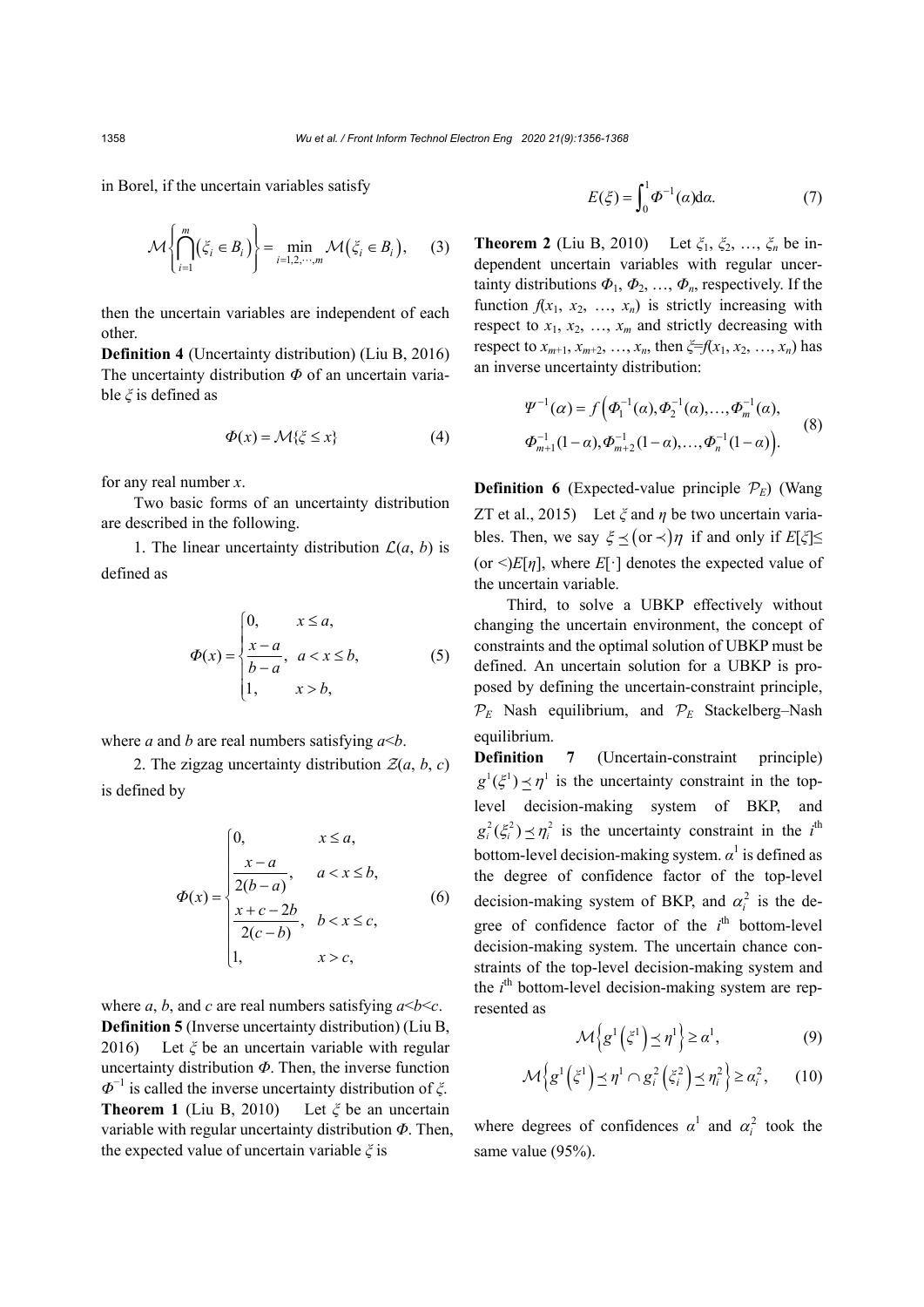If the constraints  $g^1(\xi^1) \le \eta^1$  and  $g_i^2(\xi_i^2) \le \eta_i^2$ are independent of each other, then inequality (10) can be transformed as

$$
\min\left(\mathcal{M}\left\{g^{1}\left(\xi^{1}\right)\leq\eta^{1}\right\},\mathcal{M}\left\{g_{i}^{2}\left(\xi_{i}^{2}\right)\leq\eta_{i}^{2}\right\}\right)\geq\alpha_{i}^{2}.\text{ (11)}
$$

**Definition 8** ( $P_E$  Nash equilibrium) (Wang ZT et al., 2015) Let  $x$  be a feasible decision vector of the leader. A  $P<sub>E</sub>$  Nash equilibrium of followers is defined as the feasible array  $\left( \bm{\mathit{y}}_1^*, \bm{\mathit{y}}_2^*, \cdots, \bm{\mathit{y}}_k^* \right)$  with respect to  $\bm{x}$ if there is no feasible array  $(y_1^*, y_2^*, ..., y_{i-1}^*, y^*, y_{i+1}^*, ...,$  $y_k^*$  such that

$$
E\bigg[f_i\Big(\mathbf{x}, \mathbf{y}_1^*, \mathbf{y}_2^*, ..., \mathbf{y}_{i-1}^*, \mathbf{y}_i, \mathbf{y}_{i+1}^*, ..., \mathbf{y}_k^*, \xi\Big)\bigg] \geq E\bigg[f_i\Big(\mathbf{x}, \mathbf{y}_1^*, \mathbf{y}_2^*, ..., \mathbf{y}_{i-1}^*, \mathbf{y}_i^*, \mathbf{y}_{i+1}^*, ..., \mathbf{y}_k^*, \xi\Big)\bigg].
$$
 (12)

**Definition 9** ( $\mathcal{P}_E$  Stackelberg–Nash equilibrium) Let x<sup>\*</sup> be a feasible decision vector of the leader and  $(v_1^*, v_2^*,..., v_k^*)$  the  $\mathcal{P}_E$  Nash equilibrium of followers with respect to  $x^*$ . A  $\mathcal{P}_E$  Stackelberg–Nash equilibrium for the bilevel problem is defined as  $(x^*, y_1^*,$  $\left( \mathbf{y}_2^*,...,\mathbf{y}_k^* \right)$  if there is no feasible array  $\left( \mathbf{x}^{**},\mathbf{y}_1^{**},\mathbf{y}_2^{**}, \mathbf{y}_3^{**} \right)$  $..., y_k^{**}$  such that

$$
E\bigg[F\bigg(\mathbf{x}^{**}, \mathbf{y}_1^{**}, \mathbf{y}_2^{**}, ..., \mathbf{y}_k^{**}, \xi\bigg)\bigg] \geq E\bigg[F\bigg(\mathbf{x}^*, \mathbf{y}_1^*, \mathbf{y}_2^*, ..., \mathbf{y}_k^*, \xi\bigg)\bigg],
$$
\n(13)

where  $(\mathbf{y}_1^{**}, \mathbf{y}_2^{**}, ..., \mathbf{y}_k^{**})$  is the  $\mathcal{P}_E$  Nash equilibrium of followers with respect to *x*\*\*.

# **3 Problem formulation**

In this section, UBKP is described. Note that all related parameters are uncertain variables. First, mathematical descriptions of BKP and UBKP are proposed. Then, an equivalent deterministic model of UBKP is obtained.

## **3.1 Formulation of BKP**

To describe UBKP clearly, BKP is introduced first. BKP involves two decision-makers interacting hierarchically. A leader (responsible for a subset of variables) must explicitly consider the reaction of a follower (responsible for another subset of variables) in its optimization process. The specificity of BKP is that the follower problem is a knapsack problem and the leader's constraints involve both leader and follower variables. In other words, BKP is an optimization problem whose feasible set is determined by the set of optimal solutions of a parametric knapsack problem (KP). A BKP can be appropriately modeled as the following linear bilevel problem with integer variables:

max<sub>(x,y)</sub> 
$$
F(x, y, \xi) = d^1 x + d^2 y
$$
  
s.t. 
$$
\begin{cases} \mathbf{B}^1 x + \mathbf{B}^2 y \le c^1, \\ y = (y_1, y_2, ..., y_k), \end{cases}
$$
 (14)

where  $y_i$  solves

$$
\max_{y_i} f_i(y'_i) = \mathbf{d}_i^3 \mathbf{y}'_i \text{ s.t. } \mathbf{b}_i^1 \mathbf{x} + \mathbf{b}_i^2 \mathbf{y}'_i \leq c_i^2.
$$

In problem (14),  $x \in \{0,1\}^{N^1}$  is the decision parameter vector of the top-level decision-maker, where  $N<sup>1</sup>$  is the number of parameters that the top-level decision-maker requires to make decisions.  $v=(v_1, v_2, \ldots, v_n)$  $y_2, \ldots, y_k$  is the decision vector composed of all the decision parameter variables of all the bottom decision-makers, and the bottom decision-maker *i* is the decision parameter vector  $y_i \in \{0,1\}^{N_i^2}$  where  $N_i^2$  is the number of parameters that the bottom decision-maker *i* needs to determine.  $d^1$  is the weight vector of the contribution of the top decision-maker's decision parameter vector  $x$  to the value of the whole system,  $\mathbf{d}^2$  is the weight vector of the contribution of the bottom decision-maker's decision parameter vector  $y$  to the value of the whole system,  $B^1$  is the resource consumption coefficient (system-level constraint coefficient) of the top-level decision vector *x* for the whole system,  $B^2$  is the resource consumption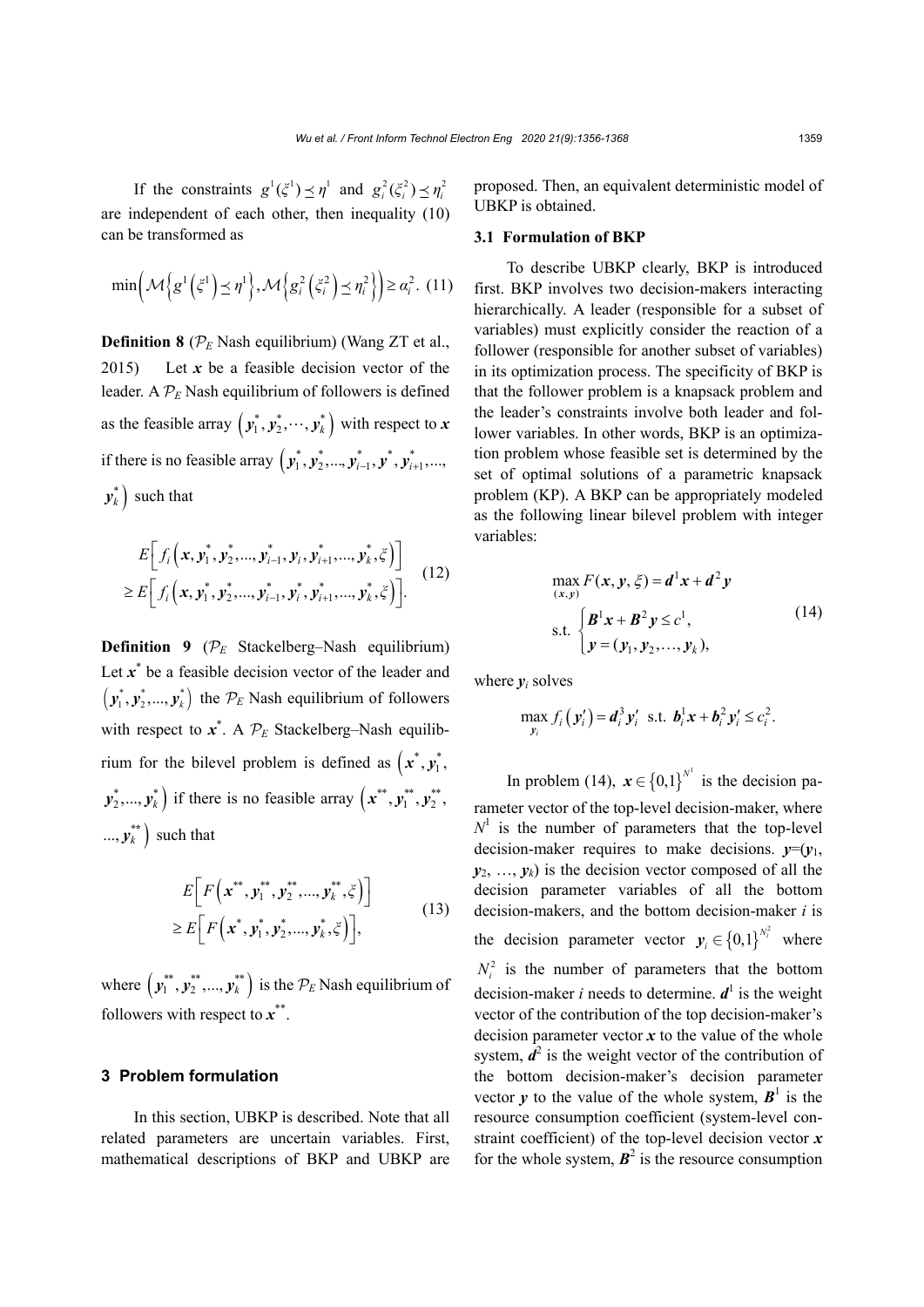coefficient of all the underlying decision vectors *y* for the whole system,  $c^1$  is the set of total resource constraints of the whole system,  $d_i^3$  is the weight vector of the contribution of the top-level decision parameter vector  $y_i'$  to the value of the subsystem in the bottom decision-making vector *i*,  $b_i^1$  is the resource consumption coefficient of the top decision-making parameter vector  $x$  in the bottom decision-making subsystem *i*,  $b_i^2$  is the resource consumption coefficient of vector pair  $y_i'$  of the bottom decision-making parameter in the bottom decision-making subsystem *i*, and  $c_i^2$  is the set of resource constraints of the bottom decision subsystem.

To facilitate analysis and calculation, the top layer constraint condition and the parameter part of the *i*<sup>th</sup> bottom layer constraint condition in BKP can be respectively expressed as follows:

$$
G(x, y) = B^{1}x + B^{2}y - c^{1},
$$
 (15)

$$
g_i(y'_i) = \mathbf{b}_i^1 \mathbf{x} + \mathbf{b}_i^2 y'_i - c_i^2. \tag{16}
$$

Obviously, when the constraints of the top or bottom decision-maker in BKP are slack  $(c<sup>1</sup>=\infty$  or  $c_i^2 = \infty$ ), BKP is transformed to an ordinary KP. Therefore, BKP exhibits the same NP-hard characteristics as the ordinary KP.

#### **3.2 Formulation of UBKP**

UBKP is special in BKP. The related parameters involved in the ordinary BKP are all determined. In contrast, parameters in the uncertain double-layer knapsack problem are uncertain. Even some system environment parameters are uncertain, starting from the mathematical model of the ordinary BKP, the mathematical model of UBKP can be obtained by extending the relevant deterministic parameters into the uncertain parameters.

When the involved parameters are uncertain, UBKP can be expressed as follows:

$$
\max_{(x,y)} F(x, y, \zeta) = \delta^1 x + \delta^2 y
$$
  
s.t. 
$$
\begin{cases} G = \{ \mathcal{B}^1 x + \mathcal{B}^2 y - \chi^1 \le 0 \}, \\ y = (y_1, y_2, ..., y_k), \end{cases}
$$
 (17)

where  $y_i$  solves

$$
\max_{\mathbf{y}'_i} f_i(\mathbf{y}'_i, \xi) = \delta_i^3 \mathbf{y}'_i
$$
  
s.t.  $g_i = \left\{ \boldsymbol{\beta}_i^1 \mathbf{x} + \boldsymbol{\beta}_i^2 \mathbf{y}'_i - \chi_i^2 \le 0 \right\},\$ 

and  $\xi = {\delta^1, \delta^2, \mathcal{B}^1, \mathcal{B}^2, \chi^1, \delta_i^3, \beta_i^1, \beta_i^2, \chi^2}$  is the set of uncertain parameters corresponding to parameters  $d^1$ ,  $d^2$ ,  $B^1$ ,  $B^2$ ,  $c^1$ ,  $d_i^3$ ,  $b_i^1$ ,  $b_i^2$ , and  $c_i^2$  respectively in the BKP model.

Simultaneously, to facilitate analysis and calculation, the top layer and  $i<sup>th</sup>$  bottom layer constraint conditions in UBKP are expressed as given in Eqs. (15) and (16), respectively.

Due to these constraints, the objective function of BKP has some infeasible regions. The objective function can be simplified effectively using the penalty function method, which transforms the constraints into penalty factors. Then, the mathematical model of UBKP can be transformed as follows:

$$
\max_{(x,y)} F(x, y, \xi) = \rho^{1} (\delta^{1} x + \delta^{2} y)
$$
  
s.t.  $y = (y_{1}, y_{2},..., y_{k}),$  (18)

where  $y_i$  solves  $\max_{y'_i} f_i(y'_i, \xi) = \rho_i^2(\delta_i^3 y'_i)$ . Here,  $\rho^1$  is

the top penalty factor derived from the transformation of constraints in top-level decision systems and  $\rho_i^2$  is the *i*<sup>th</sup> bottom penalty factor obtained from the transformation of the constraints of the  $i<sup>th</sup>$  bottom-level decision system, expressed as follows:

$$
\rho^1 = \begin{cases} 1, & G(x, y, \xi) \preceq 0, \\ 0, & \text{otherwise,} \end{cases}
$$
 (19)

$$
\rho_i^2 = \begin{cases} 1, & g_i(y_i', \xi) \le 0, \\ 0, & \text{otherwise.} \end{cases}
$$
 (20)

# **3.3 Equivalent deterministic model**

The objective functions are uncertain variables, and the constraint conditions are uncertain inequality constraints; therefore, the problem cannot be maximized directly. According to the  $\mathcal{P}_E$  Nash equilibrium and  $P_E$  Stackelberg-Nash equilibrium, UBKP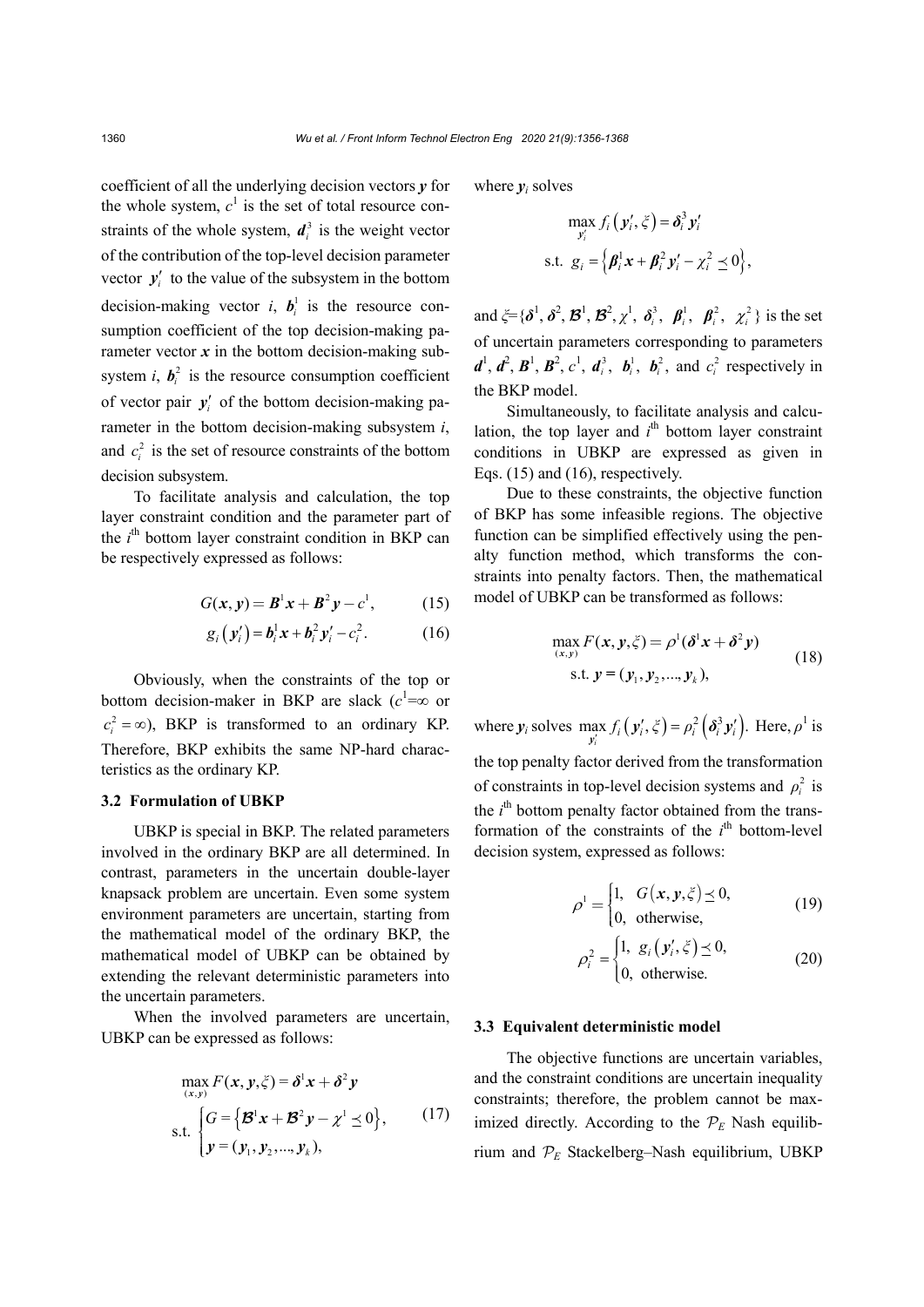(23)

can be solved with the Stackelberg–Nash equilibrium solution rather than an uncertain solution. Then, the UBKP model can be transferred to its expected model; i.e., its expected value can be maximized subject to a set of chance constraints:

$$
\max_{(x,y)} E[F(x, y, \xi)] = \rho^1 \cdot E\left[\delta^1 x + \delta^2 y\right]
$$
  
s.t.  $y = (y_1, y_2, ..., y_k),$  (21)

where  $y_i$  solves  $\max_{y'_i} E[f_i(y'_i, \xi)] = \rho_i^2 E\left[\delta_i^3 y'_i\right]$ , and  $\rho^1$  and  $\rho_i^2$  are penalty factors expressed as follows:

$$
\rho^1 = \begin{cases} 1, & \mathcal{M}\{G(x, y, \zeta) \le 0\} \ge \alpha^1, \\ 0, & \text{otherwise,} \end{cases}
$$
 (22)

$$
\rho_i^2 = \begin{cases} 1, & \mathcal{M}\{G(\mathbf{x}, \mathbf{y}, \xi) \le 0 \cap g_i(\mathbf{y}_i', \xi) \le 0\} \ge \alpha_i^2, \\ 0, & \text{otherwise.} \end{cases}
$$

From a mathematical perspective, the expected UBKP model cannot be solved directly. It is essential to transform it to a corresponding equivalent deterministic BKP model.

Let *ξ*1, *ξ*2, …, *ξm* be independent uncertain variables with regular uncertainty distributions  $\Phi_1$ ,  $\Phi_2$ , ...,  $\Phi_m$ , respectively. The real function *F* is the objective function of the top decision system in BKP. We assume that leader function *F* strictly increases relative to  $\xi_1, \xi_2, \ldots, \xi_j$  and strictly decreases relative to the following:

$$
E\Big[F\Big(\mathbf{x}, \mathbf{y}, \xi_1, \xi_2, \dots, \xi_j, \xi_{j+1}, \dots, \xi_m\Big)\Big]
$$
  
=  $\rho^1 \int_0^1 F\Big(\mathbf{x}, \mathbf{y}, \Phi_1^{-1}(\alpha), \Phi_2^{-1}(\alpha), \dots, \Phi_m^{-1}(\alpha)\Big) d\alpha.$  (24)  
 $\Phi_j^{-1}(\alpha), \Phi_{j+1}^{-1}(1-\alpha), \dots, \Phi_m^{-1}(1-\alpha)\Big) d\alpha.$ 

Leader constraint function *G* strictly increases relative to *ξ*1, *ξ*2, …, *ξl* and strictly decreases relative to *ξl*+1, *ξl*+2, …, *ξm*. Then, the uncertainty constraint  ${\mathcal{M}}\big\{g^{1}(\xi^{1})\leq \eta^{1}\big\}\geq \alpha^{1}$  can be converted into the following expected form:

$$
\int_0^1 G(x, y, \Phi_1^{-1}(\alpha), \Phi_2^{-1}(\alpha), ..., \Phi_l^{-1}(\alpha),
$$
  
\n
$$
\Phi_{l+1}^{-1}(1-\alpha), ..., \Phi_m^{-1}(1-\alpha)\Big) d\alpha \le 0.
$$
\n(25)

The penalty function of the uncertain constraints of the top-level decision system can be obtained as follows:

$$
\rho^{1} = \begin{cases} 1, & \int_{0}^{1} G(x, y, \Phi_{1}^{-1}(\alpha), \Phi_{2}^{-1}(\alpha), ..., \Phi_{l}^{-1}(\alpha), \\ & \Phi_{l+1}^{-1}(1-\alpha), ..., \Phi_{m}^{-1}(1-\alpha) \end{cases} d\alpha \le 0, (26)
$$
  
0, otherwise.

Similarly, for the underlying decision-making system in UBKP, the objective function needs to be transformed to the corresponding equivalent deterministic objective function. Let the real function *fi* be the objective function of the bottom-level decisionmaking system in BKP. Without loss of generality, *fi* strictly increases relative to  $\xi_1, \xi_2, \ldots, \xi_{j_i}$  and strictly decreases relative to  $\xi_{i+1}, \xi_{i+2}, ..., \xi_m$ . Then,  $f_i$  can be transformed as follows:

$$
E\Big[f_i\Big(\mathbf{x}, \mathbf{y}, \xi_1, \xi_2, ..., \xi_j, \xi_{j_i+1}, ..., \xi_m\Big)\Big]
$$
  
=  $\rho_i^2 \int_0^1 F\Big(\mathbf{x}, \mathbf{y}, \Phi_1^{-1}(\alpha), \Phi_2^{-1}(\alpha), ..., \Phi_{j_i}^{-1}(\alpha), \Phi_{j_i+1}^{-1}(\alpha), \Phi_m^{-1}(1-\alpha)\Big) d\alpha.$  (27)

Constraint function *gi* strictly increases relative to  $\zeta_1$ ,  $\zeta_2$ , ...,  $\zeta_c$  and strictly decreases relative to  $\xi_{c,+1}, \xi_{c,+2}, ..., \xi_m$ . Then, the uncertainty constraint  ${\mathcal{M}}\big\{g_i^2(x,y,\xi)\leq 0\big\}\geq \alpha_i^2$  can be converted as follows:

$$
\int_0^1 g_i^2(x, y, \Phi_1^{-1}(\alpha), \Phi_2^{-1}(\alpha), ..., \Phi_{c_i}^{-1}(\alpha),
$$
  
\n
$$
\Phi_{c_i+1}^{-1}(1-\alpha), ..., \Phi_m^{-1}(1-\alpha)\Big) d\alpha \le 0.
$$
\n(28)

The penalty function of the uncertain constraints of the bottom-level decision system can be obtained as follows:

$$
\rho_i^2 = \begin{cases} 1, \int_0^1 g_i^2(x, y, \Phi_1^{-1}(\alpha), \Phi_2^{-1}(\alpha), ..., \\ \Phi_{c_i}^{-1}(\alpha), \Phi_{c_i+1}^{-1}(1-\alpha), ..., \Phi_m^{-1}(1-\alpha) \end{cases} d\alpha \le 0, (29)
$$
  
0, otherwise.

According to Theorems 1 and 2, the UBKP model in Eq. (17) can be transformed to an equivalent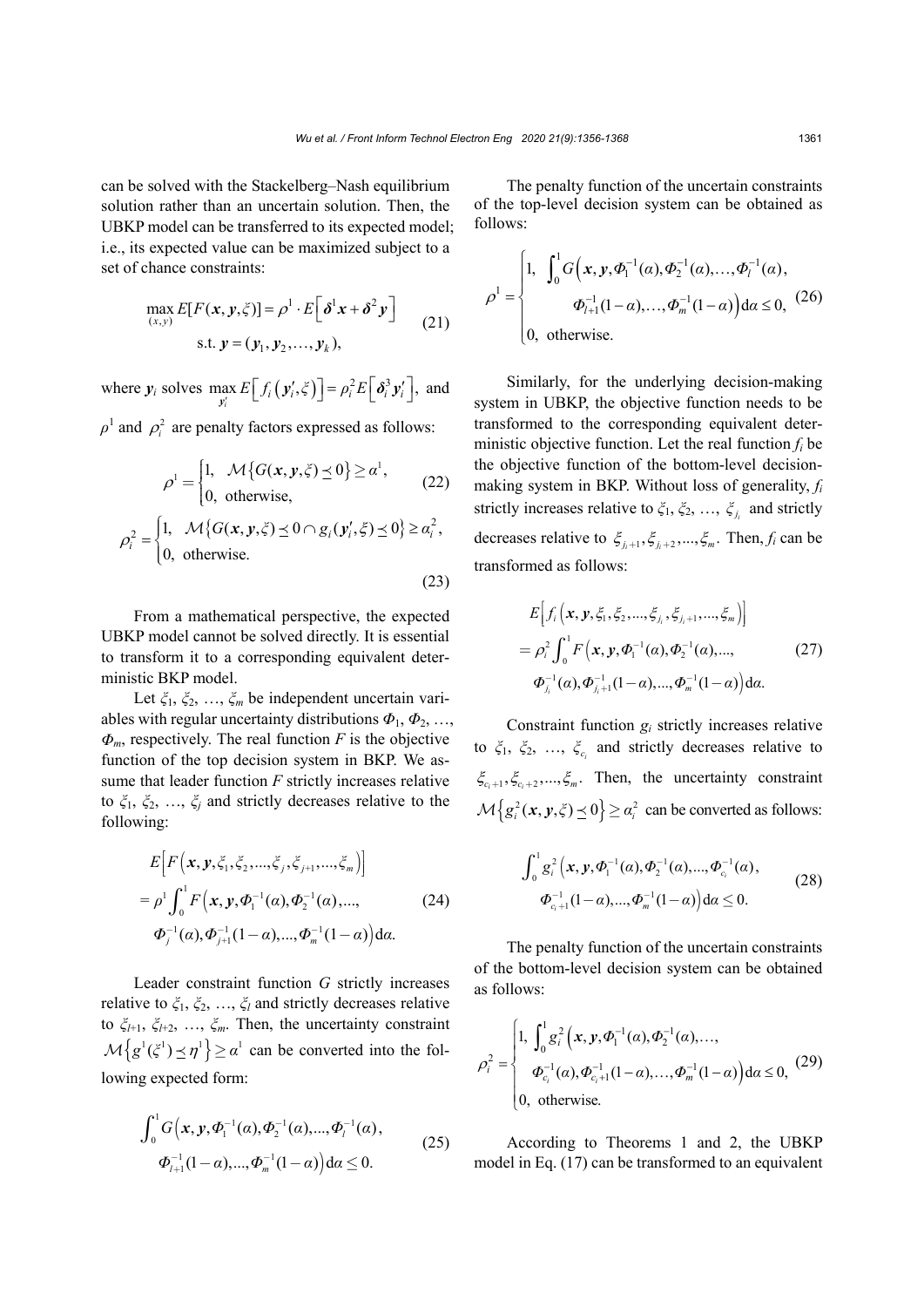deterministic BKP model by integrating Eqs. (24), (26), (27), and (29). The UBKP model is expressed as follows:

$$
\max_{(x,y)} \left( \rho^{1} \int_{0}^{1} F(x, y, \Phi_{1}^{-1}(a), \Phi_{2}^{-1}(a), ..., \n\Phi_{j}^{-1}(a), \Phi_{j+1}^{-1}(1-a), ..., \Phi_{m}^{-1}(1-a)) da \right)
$$
\n
$$
s.t. \begin{cases}\n\rho^{1} = \begin{cases}\n1, & \int_{0}^{1} G(x, y, \Phi_{1}^{-1}(a), \Phi_{2}^{-1}(a), ..., \Phi_{j_{0}}^{-1}(a), \\
\Phi_{j_{0}+1}^{-1}(1-a), ..., \Phi_{m}^{-1}(1-a)) da \leq 0, \\
0, & \text{otherwise},\n\end{cases}\n\mathbf{y} = (\mathbf{y}_{1}, \mathbf{y}_{2}, ..., \mathbf{y}_{k}),\n\end{cases}
$$
\n(30)

where  $y_i$  solves

$$
\max_{(x,y)} \left( \int_0^1 \rho_i^2 f_i(x, y, \Phi_1^{-1}(a), \Phi_2^{-1}(a), ..., \n\Phi_{j_i}^{-1}(a), \Phi_{j_i+1}^{-1}(1-a), ..., \Phi_m^{-1}(1-a)) \, \mathrm{d}a \right)
$$
\n
$$
\text{s.t. } \rho^1 = \begin{cases} 1, & \left( \int_0^1 g_i(x, y, \Phi_1^{-1}(a), \Phi_2^{-1}(a), ..., \Phi_{c_i}^{-1}(a), \right. \\ & \left. \Phi_{c_i+1}^{-1}(1-a), ..., \Phi_m^{-1}(1-a)\right) \, \mathrm{d}a \leq 0 \right) \cap \left( \rho^1 = 1 \right), \\ 0, & \text{otherwise.} \end{cases}
$$

# **4 Improved binary wolf pack algorithm**

In this section, the evolutionary IBWPA is proposed, comprising one regulation, two operators, and three intelligent behaviors.

# **4.1 Description of IBWPA**

The binary smart wolf pack space is an *n*×*m* Euclidean space, where *n* is the population of artificial wolves and *m* the binary coding length of an artificial wolf. The location of an element (artificial wolf) *i* is  $I_i(x)=(x_{i,1}, x_{i,2}, \ldots, x_{i,m})$ , and the resource abundance (objective function value) of an element (artificial wolf) *i* is  $Y_i = f(I_i(x))$ , where  $x_{i,i}$  represents the number of copies of item *j*. IBWPA comprises one regulation (wolf leader regulation), two operators (invert operator and move operator), and three intelligent behaviors (scouting, intelligent hunting, and

upgrading). Initially, the first-generation location of an artificial wolf is generated randomly.

# 4.1.1 Wolf leader regulation

The wolf leader is a unique wolf that has overall optimal resources and commands other artificial wolves to cooperate efficiently. To ensure effectiveness of the command, there should be only a single wolf leader. If more than one wolf has the same optimal resources, one is randomly selected as the wolf leader, and the others are regenerated based on the upgrading behavior. In addition, to ensure command efficiency, the wolf leader does not participate in the intelligent hunting behavior.

## 4.1.2 Invert operator

For each item, we denote its copy number as binary code 1 when this item is in the knapsack; otherwise, denote it as binary code 0. To invert the characters of binary code 0 to 1 (or 1 to 0) effectively (i.e., to change the status of item *j*, whether or not it is in the knapsack), we propose the inverse operator  $\aleph(\cdot)$ :

$$
\aleph(\cdot) = \begin{cases} 0, & x_{i,j} = 1, \\ 1, & x_{i,j} = 0, \end{cases}
$$
 (31)

where  $x_{i,j}$  is the  $j^{\text{th}}$  binary character (or the number of copies of item *j*) of artificial wolf *i*.

# 4.1.3 Move operator

The move operator describes the movement of an artificial wolf. Here, let  $I_i(x)=(x_{i,1}, x_{i,2}, \ldots, x_{i,m})$  be the position of an artificial wolf, *M* the moving space of an artificial wolf (i.e., a set of binary characters that may be inverted), and *r* the step of an artificial wolf (i.e., the number of binary characters to be inverted).  $\Theta(I_i, M, r)$  means that *r* binary characters randomly selected from set *M* are inverted by the invert operator. As shown in Fig. 1, *Ii*=(1, 1, 1, 0, 0, 1), *M*={3, 5, 6}, and  $r=2$ . Then,  $\Theta(I_i, M, r)$  is one of items  $(1, 1, 0, 0, 1,$ 1), (1, 1, 0, 0, 0, 0), and (1, 1, 1, 0, 1, 0).

# 4.1.4 Scouting behavior

Artificial wolf  $W_i$  shows great sensitivity to its ambient, and thus we propose the scouting behavior in each generation of the foraging process. Here, artificial wolf *Wi* observes resources of *h* different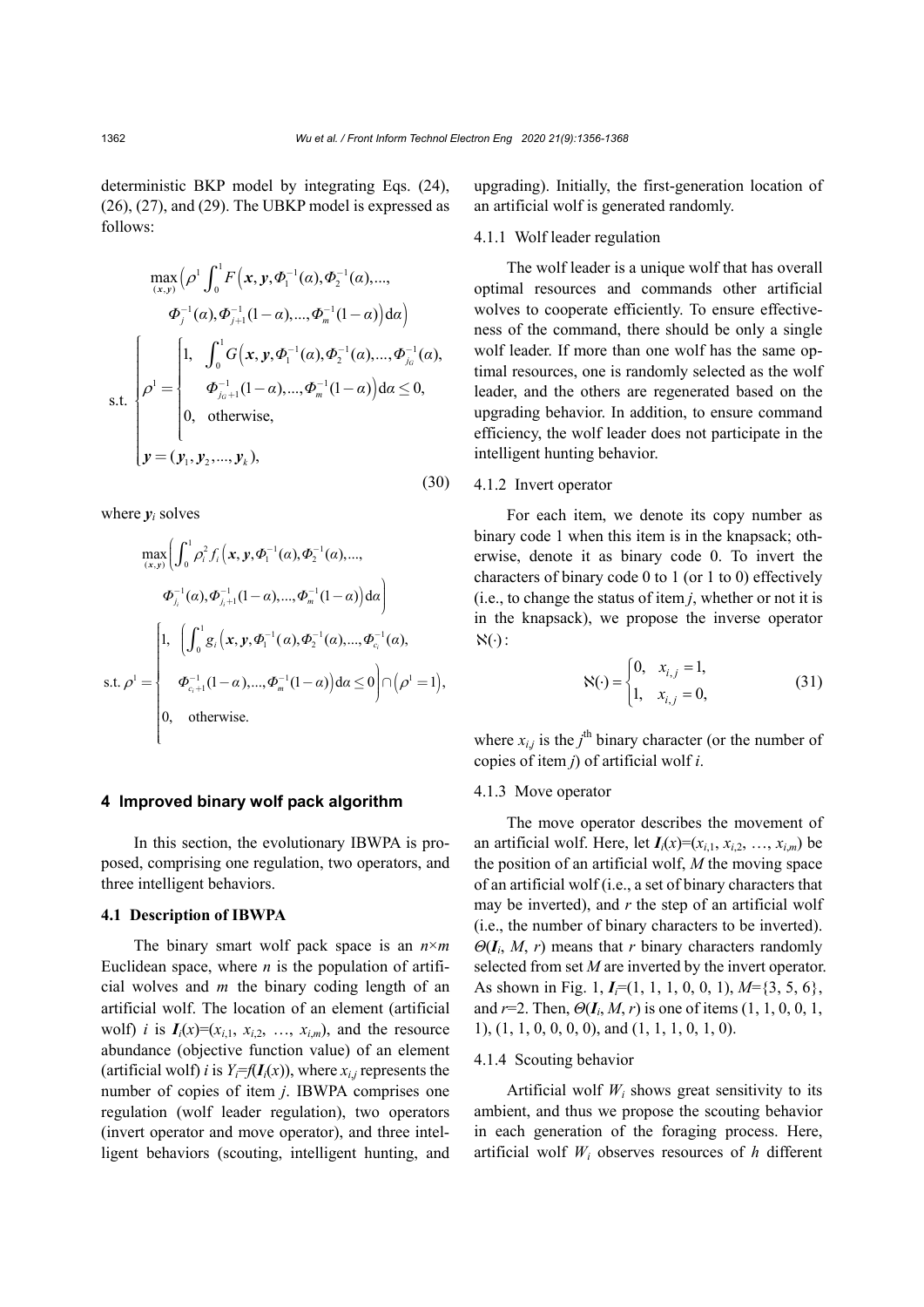positions (items) to obtain a better resource position. The  $p^{\text{th}}$  item of artificial wolf  $W_i$  is defined as follows:

$$
\boldsymbol{I}_i^p = \Theta(\boldsymbol{I}_i, M, \text{Step}_a),\tag{32}
$$

where  $M=\{1, 2, ..., m\}$  is the set with all serial numbers of the binary characters and Step*a* the scouting step coefficient.

We then obtain *h* different positions (items)  $I_i$ =  $\left\{I_i^1, I_i^2, ..., I_i^h\right\}$  and resources (objective value) of the *h* positions (items)  $Y_i = \left\{ Y_i^1, Y_i^2, ..., Y_i^h \right\}$ . Artificial wolf  $W_i$  moves to the position (item) with the maximum resource (objective value), i.e., the position with the resource (objective value) greater (larger) than that artificial wolf  $W_i$  has. In other words, if  $Y_i^q = \max\{Y_i\} > Y_i$ , then  $I_i = I_i^q$ .



**Fig. 1 Illustration of the move operator** 

#### 4.1.5 Intelligent hunting behavior

Wolf leader *W*lead howls with position (item)  $I_{\text{lead}}(x)$  and resource  $Y_{\text{lead}}$  of itself to gather other wolves around the prey resources. Artificial wolf *Wi* moves toward wolf leader  $W_{\text{lead}}$  with intelligent hunting step Step*b*, during which the difference of the position (item) and resource between wolf leader  $W_{\text{lead}}$  and artificial wolf  $W_i$  is considered. Here, the  $(k+1)$ <sup>th</sup>-generation artificial wolf  $W_i$  is defined as

$$
\boldsymbol{I}_i^{(k+1)} = \Theta\Big(\boldsymbol{I}_i^{(k)}, \boldsymbol{M}_i^{(k)}, \text{Step}_b\Big),\tag{33}
$$

where  $I_i^{(k)}$  is the  $k^{\text{th}}$ -generation artificial wolf  $W_i$ ,  $Step<sub>b</sub>$  is the intelligent hunting step coefficient, and  $M_i^{(k)}$  is the invert set  $\{s_1, s_2, ..., s_m\}$  of the  $k^{\text{th}}$ generation artificial wolf  $W_i$ , comprising a serial

number of the different binary characters between wolf leader *W*lead and artificial wolf *Wi*.

$$
s_i = \begin{cases} \text{null}, & x_{i,j} = x_{\text{lead},j}, \\ i, & x_{i,j} \neq x_{\text{lead},j}, \end{cases}
$$
 (34)

where "null" is a null value.

 $M_i^{(k)}$  preserves the same part of items between wolf leader  $W_{\text{lead}}$  and artificial wolf  $W_i$  to retain the elite advantages. Let the different parts of items between wolf leader  $W_{\text{lead}}$  and artificial wolf  $W_i$  be included in the invert set to increase population advantages. If  $M_i^{(k)}$  is an empty set, i.e., artificial wolf  $W_i$  obtains the same position (item) as wolf leader  $W_{lead}$ , then artificial wolf  $W_i$  moves randomly around its current position, i.e., random forging behavior  $I_i^{(k+1)} = \Theta(I_i^{(k)}, M, 1).$ 

The step of artificial wolf  $W_i$  moving toward the wolf leader depends on the binary coding length of artificial wolf *m* and the resource difference between wolf leader  $W_{\text{lead}}$  and artificial wolf  $W_i$ . We proposed Step<sub>b</sub> to quantify the moving speed:

Step<sub>b</sub> = 
$$
\left| m \cdot \frac{Y_{\text{lead}} - Y_i}{\max Y_0 - \min Y_0} \right| + \text{Step}_{\min}.
$$
 (35)

Here, max $Y_0$  is the upper resource limit, min $Y_0$  is the lower resource limit,  $|A|$  is the floor function whose value is the greatest integer less than or equal to *A*, and Step<sub>min</sub> is the minimum number of steps that makes sense to the artificial wolf (we select 1 in 0–1 knapsack problems).

# 4.1.6 Upgrading

After scouting and intelligent hunting behaviors, the positions (items) of artificial wolves are determined. The resources (objective function value) of each wolf can be calculated. The artificial wolf with the greatest objective function value will defeat the old wolf leader and become the new wolf leader. The new wolf leader is kept in the next generation to maintain the advantages of the wolf population. *R* artificial wolves of the other *n*–1 artificial wolves are randomly selected to die due to resource shortage, and baby artificial wolves (with the same number) are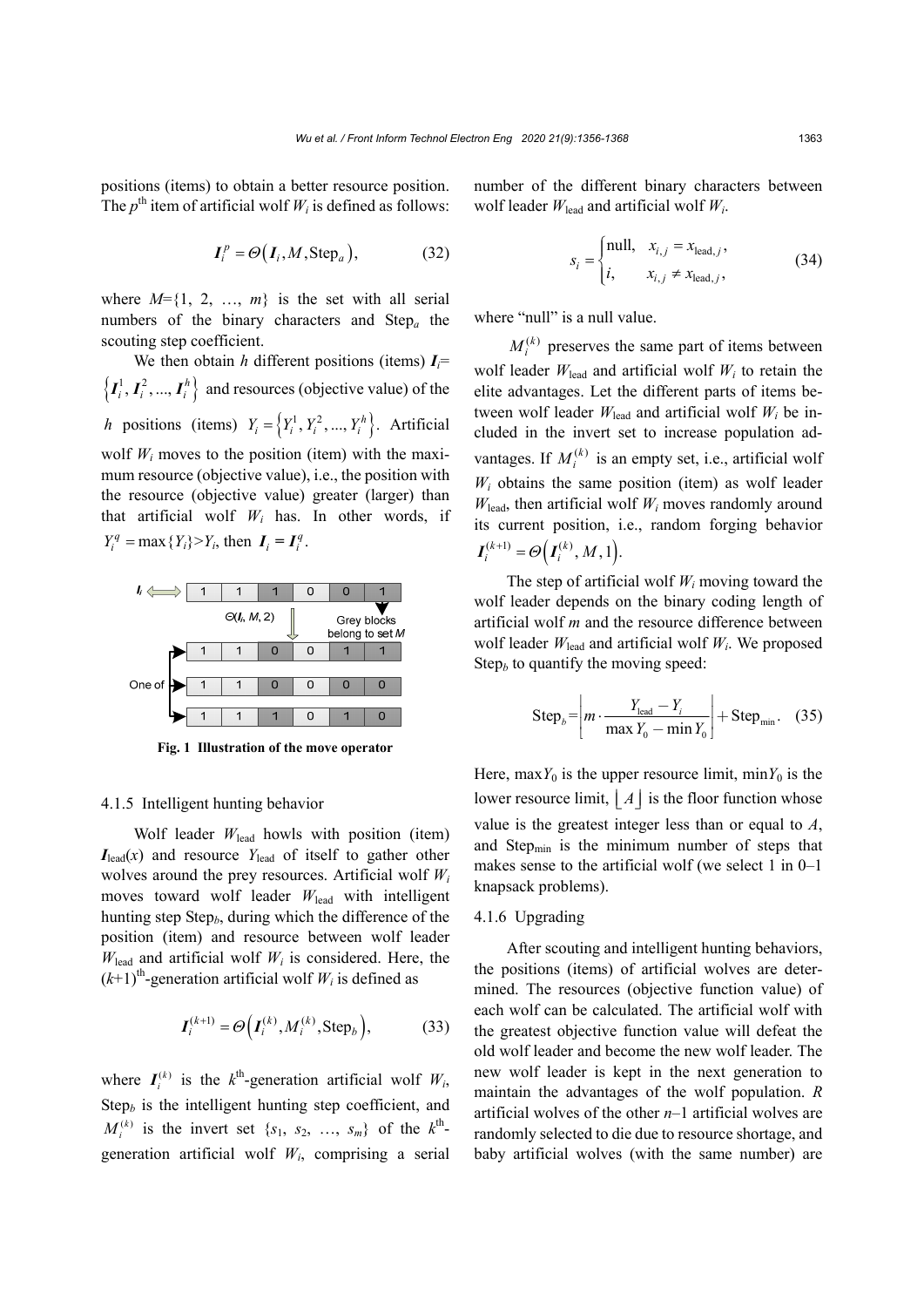born to maintain the diversity of the group and ecological balance.

*R* is a randomly selected integer in the interval  $[n/(2\beta), n/\beta]$ , where  $\beta$  is the population upgrading coefficient.

# **4.2 IBWPA framework for UBKP**

The framework of IBWPA is shown in Fig. 2. As can be seen, IBWPA applies wolf leader regulation to maintain elitism selection, applies the scouting behavior to find a better resource position (item) in local exploitation, applies the intelligent hunting behavior to improve search efficiency in global exploration, and applies upgrading to maintain population diversity during the search process. It emphasizes both the efficiency during the search process and the global features of the optimal solution.



**Fig. 2 Framework of the improved binary wolf pack algorithm (IBWPA)**

Step 1: Set the parameters of IBWPA, the number of wolves *n*, the binary coding length of artificial wolf *m*, the maximum number of iterations  $N_{\text{max}}$ , the maximum number of repetitions in scouting behavior  $T<sub>max</sub>$ , and the population upgrading proportional coefficient *β*.

Step 2: Initialize the position of artificial wolf *I*(*x*).

Step 3: Determine the  $P_E$  Nash equilibrium of followers of each solution item using IBWPA.

Step 4: Calculate the values of the leader knapsack for each solution item based on its  $P_E$  Nash equilibrium and select the wolf with the best resources (objective function value) as wolf leader *W*lead.

Step 5: Every wolf  $W_i$  performs the scouting behavior until  $Y_i > Y_{\text{lead}}$  or the number of repetitions reaches  $T_{\text{max}}$ .

Step 6: After the wolf leader  $W_{\text{lead}}$  is determined, the remaining *n*−1 artificial wolves calculate the numbers of their intelligent steps and move toward the wolf leader.

Step 7: Upgrade the position (item) of the wolf leader according to wolf leader regulation and save it to the next generation. Then upgrade the wolf pack according to the population upgrading rule.

Step 8: If the value of the knapsack satisfies the requirement or the number of current iterations reaches the maximum number of iterations  $N_{\text{max}}$ , the position (item)  $I_{lead}(x)$  and the resource (objective function value)  $Y_{\text{lead}}$  of the wolf leader become the optimal solution of the knapsack problem; otherwise, go to step 3.

#### **4.3 Analysis of IBWPA on classic KP benchmarks**

To demonstrate the effectiveness of IBWPA in solving UBKP, simulations on classic KP benchmarks were performed because UBKP is a special type of KP.

To analyze the performance of IBWPA, five classical KP benchmarks with different dimensions (10–100) were selected. The parameters are shown in Table 1 (Liu JQ et al., 2007; Gao F et al., 2009; Qian and Zheng, 2012).

In this study, the maximum number of iterations  $N_{\text{max}}$  and the population size *n* of IBWPA were set to the quadruple of knapsacks dimension  $m$ , i.e.,  $N_{\text{max}}=$ *n*=4*m*. These two parameters of the algorithms compared were the same as in IBWPA. The algorithms compared are the improved quantum genetic algorithm (IQGA) (Wang R et al., 2012), binary particle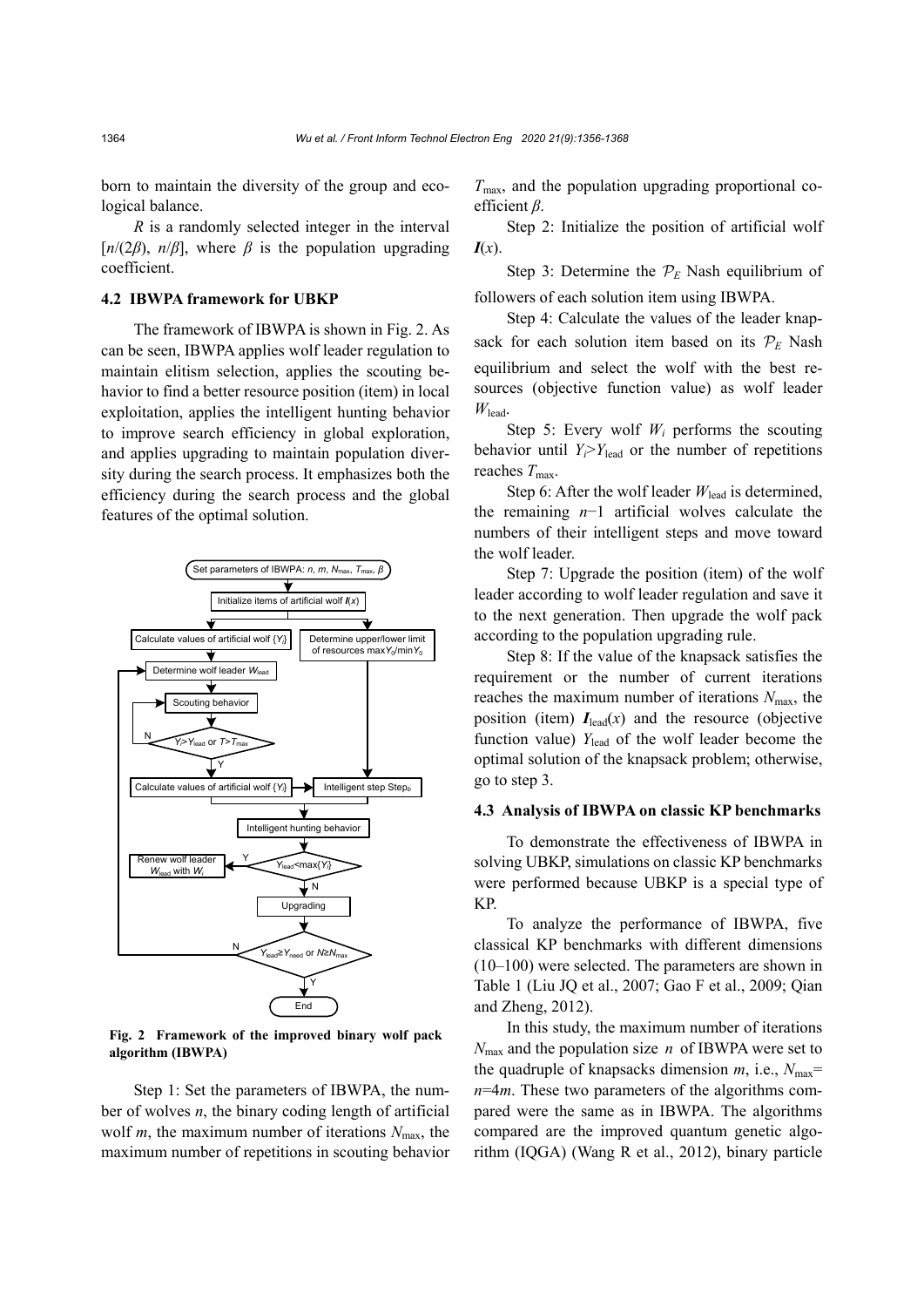swarm optimization with time-varying acceleration coefficients (BPSOTVAC) (Chih et al., 2014), and the discrete cuckoo search (DCS) algorithm (Gherboudj et al., 2012). The binary coding length of the artificial wolf was the same as the dimension of the knapsack problem, the maximum number of repetitions in scouting behavior  $T_{\text{max}}$  was set to 10, and the population upgrading proportional coefficient *β* was set to 4. In each case, 100 independent tests of IBWPA with the above parameters were performed in MATLAB R2014a  $(8.0.3.532)$  using an Intel<sup>®</sup> Xeon<sup>®</sup> CPU E5-1620 v2@3.70 GHz running Windows 8.1 (64-bit).

**Table 1 Parameters of the five knapsack problem benchmarks** 

| No.             | Dimension |                | Ω             | W    | Best of known |
|-----------------|-----------|----------------|---------------|------|---------------|
| KP1             | 10        | V,             | $\varOmega_1$ | 269  | 295-269       |
| KP <sub>2</sub> | 20        | V,             | $\Omega_{2}$  | 878  | 1024-871      |
| KP3             | 50        | V <sub>2</sub> | $\Omega_{3}$  | 1000 | 3119-1000     |
| KP4             | 80        | $V_A$          | $\Omega_{4}$  | 1173 | 5183-1170     |
| KP5             | 100       | V,             | $\Omega_{5}$  | 3820 | 15 170-3818   |

*V*: value set; *Ω*: weight set; *W*: weight limit. The best results of the known optimal solution are shown with the form of *v*-*w* (value-weight)

To obtain the best performance with the algorithms compared, the best parameter settings for the IQGA, BPSOTVAC, and DCS were applied according to the literature (Gherboudj et al., 2012; Wang R et al., 2012; Chih et al., 2014). All the parameters are shown in Table 2.

**Table 2 Parameter settings adopted in the four different algorithms** 

| Algorithm       | Parameters                                                         |
|-----------------|--------------------------------------------------------------------|
| <b>IBWPA</b>    | $n=4m$ , $N_{\text{max}}=4m$ , $T_{\text{max}}=10$ , $\beta=4$     |
| IOGA            | $n=4m$ , $N_{\text{max}}=4m$ , $a = b = 1/\sqrt{2}$                |
| <b>BPSOTVAC</b> | $n=4m$ , $N_{\text{max}}=4m$ , $c_1=c_2=2$ , $\omega=0.8$          |
| DCS.            | $n=4m$ , $N_{\text{max}}=4m$ , $p_a=0.3$ , $p_r=0.3$ , $\beta=1.5$ |

The simulation results are shown in Table 3. Note that a searching test with an optimal solution greater than 99% of the best known optimal solutions was considered a successful test. The average convergence curves of the four algorithms for five typical knapsack benchmarks are shown in Figs. 3–7.



**Fig. 3 Average convergence curves for KP1** 



**Fig. 4 Average convergence curves for KP2** 



**Fig. 5 Average convergence curves for KP3** 

From Table 3 and Figs. 3–7, we see that IBWPA obtained better optimal solutions in Best, Worst, and Avg. for all knapsack benchmarks, and its computation cost was the smallest due to the lowest AEN. These results demonstrate the robustness of IBWPA. IBWPA was also competitive compared to the best known optimal solutions because its SR value reached 100% on all KP benchmarks. The simulation results demonstrate that IBWPA is fast, efficient, and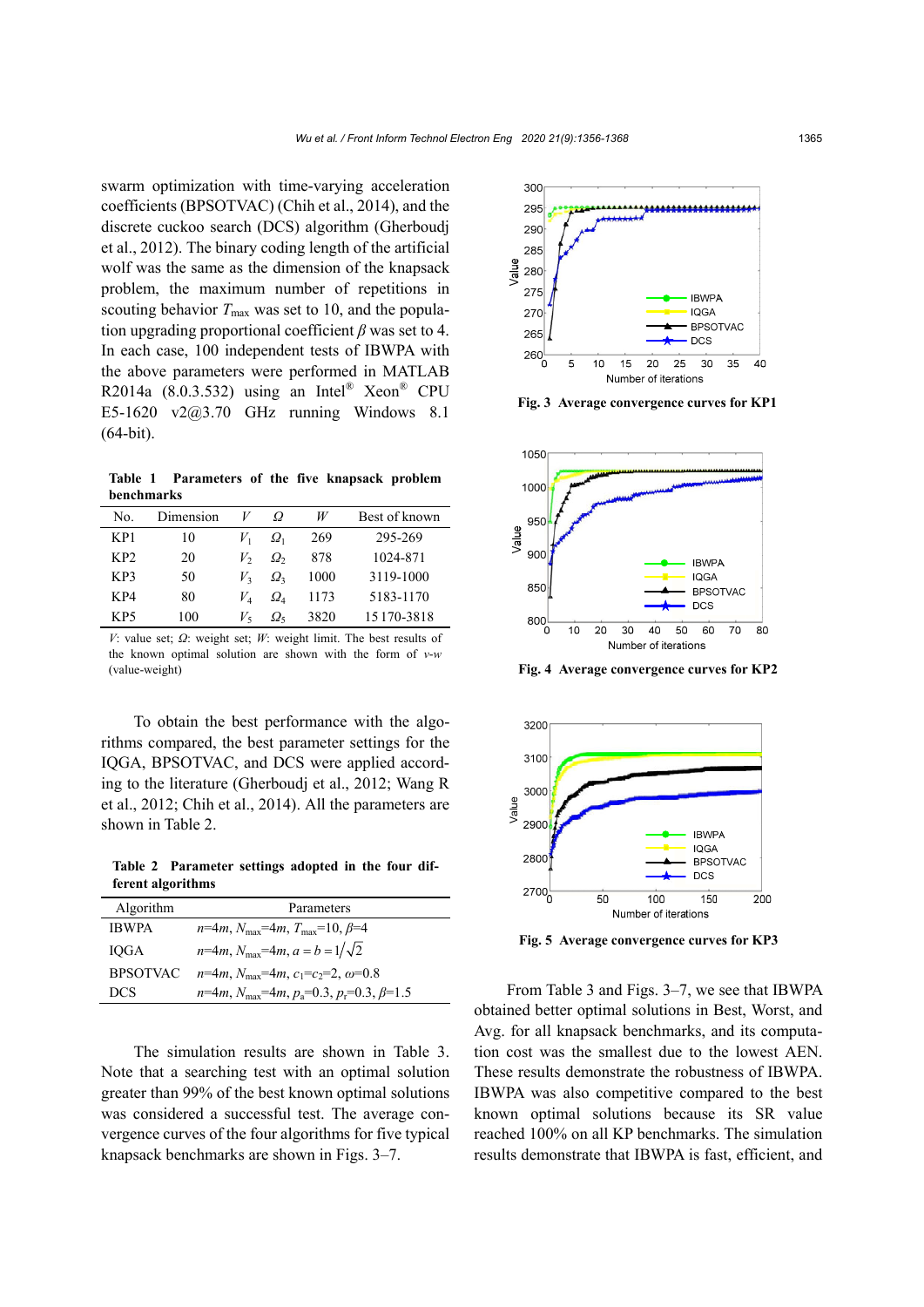| No.             | Best of known | Index       | <b>IBWPA</b> | <b>IQGA</b>    | <b>BPSOTVAC</b> | <b>DCS</b>   |
|-----------------|---------------|-------------|--------------|----------------|-----------------|--------------|
| KP1             |               | <b>Best</b> | 295-269      | 295-269        | 295-269         | 295-269      |
|                 |               | Worst       | 295-269      | 295-269        | 295-269         | 293-249      |
|                 | 295-269       | Avg.        | 295          | 295            | 295             | 294.7        |
|                 |               | <b>SD</b>   | $\mathbf{0}$ | $\overline{0}$ | $\mathbf{0}$    | 0.57         |
|                 |               | SR(%)       | 100          | 100            | 100             | 100          |
|                 |               | <b>AEN</b>  | 1.2          | 1.9            | 3.5             | 6.25         |
| KP <sub>2</sub> | 1024-871      | <b>Best</b> | 1024-871     | 1024-871       | 1024-871        | 1024-871     |
|                 |               | Worst       | 1024-871     | 1024-871       | 1024-871        | 986-726      |
|                 |               | Avg.        | 1024         | 1024           | 1024            | 1014.75      |
|                 |               | <b>SD</b>   | $\mathbf{0}$ | $\mathbf{0}$   | $\mathbf{0}$    | 9.39         |
|                 |               | SR(%)       | 100          | 100            | 100             | 65           |
|                 |               | <b>AEN</b>  | 2.6          | 6.7            | 19.45           | 62.95        |
|                 |               | <b>Best</b> | 3119-1000    | 3118-1000      | 3091-1000       | 3068-993     |
| KP3             |               | Worst       | 3112-1000    | 3102-1000      | 3044-998        | 2960-967     |
|                 | 3119-1000     | Avg.        | 3116         | 3110           | 3067            | 2994         |
|                 |               | <b>SD</b>   | 3.21         | 5.08           | 13.40           | 15.60        |
|                 |               | SR(%)       | 100          | 100            | 10              | $\theta$     |
|                 |               | <b>AEN</b>  | 16.4         | 69.4           | 185.6           | 200          |
| KP4             |               | <b>Best</b> | 5183-1170    | 5183-1170      | 4877-1167       | 4691-1181    |
|                 | 5183-1170     | Worst       | 5183-1170    | 5088-1163      | 4643-1168       | 4463-1113    |
|                 |               | Avg.        | 5183         | 5155.15        | 4771.35         | 4552.15      |
|                 |               | <b>SD</b>   | $\theta$     | 30.26          | 51.55           | 57.74        |
|                 |               | SR(%)       | 100          | 80             | $\theta$        | $\mathbf{0}$ |
|                 |               | <b>AEN</b>  | 21.8         | 227.85         | 320             | 320          |
| KP5             | 15 170-3818   | <b>Best</b> | 15 170-3818  | 15 170-3818    | 14349-3784      | 14 133-3370  |
|                 |               | Worst       | 15170-3818   | 15 144-3809    | 14030-3734      | 13534-3212   |
|                 |               | Avg.        | 15170        | 15 166.65      | 14160.9         | 13833.2      |
|                 |               | <b>SD</b>   | $\mathbf{0}$ | 6.23           | 90.95           | 157.61       |
|                 |               | SR(%)       | 100          | 100            | $\theta$        | $\mathbf{0}$ |
|                 |               | <b>AEN</b>  | 24.35        | 74.35          | 400             | 400          |

**Table 3 Statistical results of 100 runs obtained by IBWPA, IQGA, BPSOTVAC, and DCS** 

Best, Worst, Avg., and SD stand for the best, worst, average, and standard deviation of 100 independent tests' optimal solutions, respectively. SR: success rate of tests; AEN: average evolutionary/iteration number. The best results of the known optimal solution are shown with the form of *v*-*w* (value-weight)





robust in obtaining high-precision optimal solutions to the knapsack problem.

UBKP is a special knapsack problem with uncertain conditions; thus, we can expect that the proposed IBWPA can achieve good performance in solving UBKP.

# **5 Applications**

This section presents an armament transportation example with uncertain parameters. In this example, several armaments and combat groups must be transported by airplane. In this problem, the frontier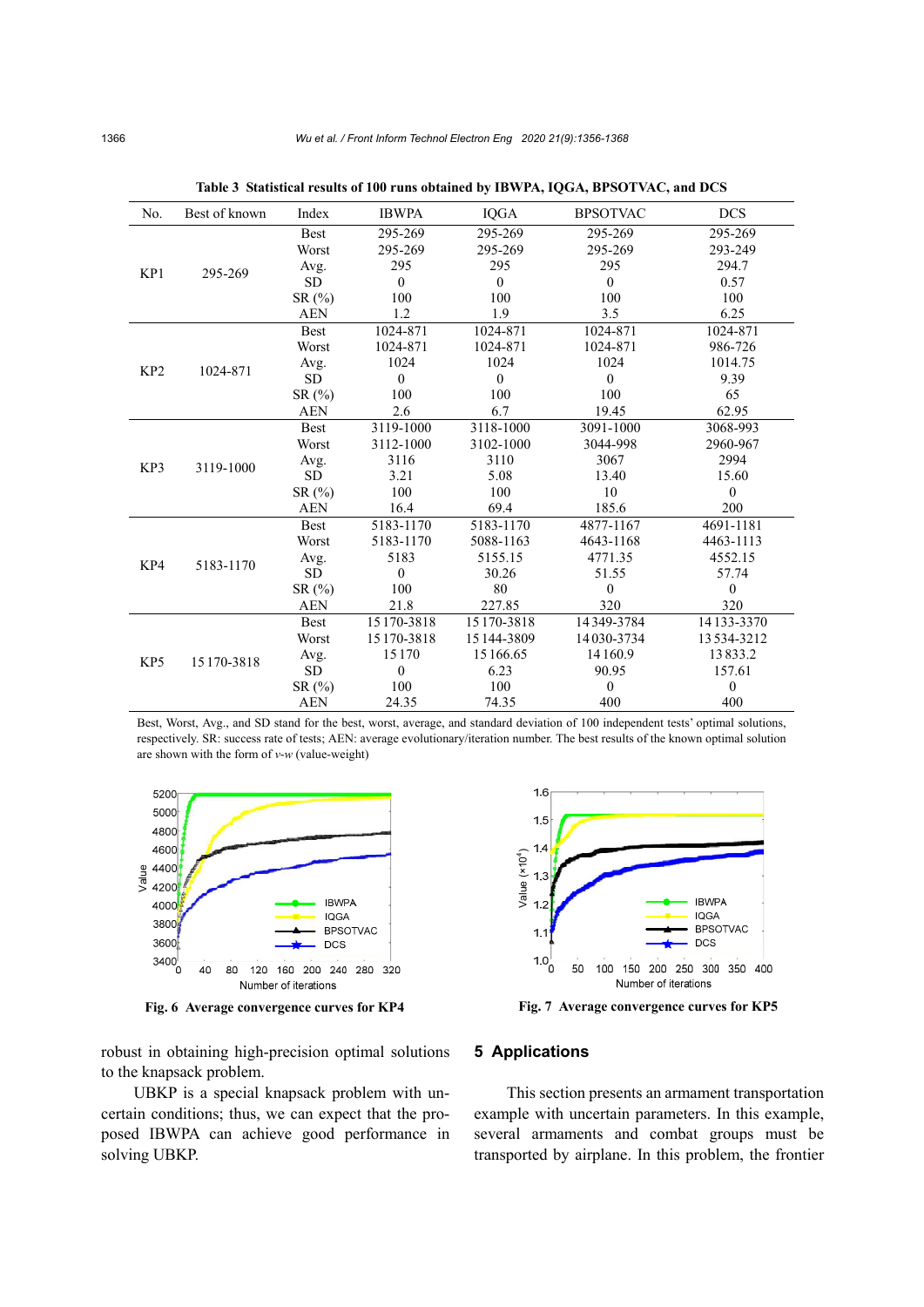commander must maximize the combat capacity in the frontier, and the transportation commander attempts to guarantee safety in the transportation process. Assume that armaments and warrior soldiers provide two functions, i.e., combat capacity in the frontier and protective capacity in the transportation process. Then, an uncertain bilevel programming model of the armament transportation problem is given as follows:

$$
\max_{(x,y)} F(x, y, \xi) = \xi_1 d^1 x + \xi_2 d^2 y
$$
  
s.t. 
$$
\begin{cases} x \in \{0,1\}^3, \\ \max_{y} F(y, \xi) = \xi_3 d^3 y \text{ s.t. } \begin{cases} b^1 x + b^2 y \le c^2, \\ y \in \{0,1\}^4, \end{cases} \end{cases}
$$
(36)

where  $x=(x_i)_{1\times n}$  are armaments without protective capacity,  $y=(y_i)_{1\times n}$  are armaments with protective capacity,  $\zeta_1 d^1(\zeta_2 d^2)$  is the combat capacity factor of armament  $y$ ,  $\xi_3 d^3$  is the protective capacity factor of armament *y*, and  $F(x, y, \zeta)$  is the total combat effectiveness. Here, the relevant data are  $\zeta_1 = \mathcal{Z}(0.8, 0.9, 0.9)$ 1.05),  $d^1$ =[3, 4, 7], *ξ*<sub>2</sub>= *Z*(0.6, 0.8, 1.05),  $d^2$ =[5, 1, 2, 7], *ξ*<sub>3</sub>= *£*(0.8, 1.5), *d*<sup>3</sup>=[2, 2, 3, 4], *b*<sup>1</sup>=[3, 1, 2], *b*<sup>2</sup>=[1, 2, 1, 4], and  $c^2=4$ .

An uncertain solution based on IBWPA was applied to solve model (36). The results demonstrate that this example has a Stackelberg–Nash equilibrium  $x=[0, 1, 1]^T$ ,  $y=[0, 0, 1, 0]^T$  and the objective values of the leader and the follower are 16.43 and 3.52, respectively. In other words, armaments  $x_2$ ,  $x_3$  and group  $y_3$  should be sent to the frontier, and the expected combat capacity and expected protective capacity are 16.43 and 3.52, respectively.

# **6 Conclusions**

In this paper, we have proposed a UBKP model, which is a special type of BKP with uncertain variables. An uncertain solution has been developed to transform UBKP to an equivalent deterministic model. Computational efficiency has been improved by the proposed evolutionary IBWPA. The performance of IBWPA was much better than that of the algorithms compared for several typical knapsack problem

benchmark tests. Finally, IBWPA has been applied to an armament transportation problem under uncertain parameters.

#### **Contributors**

Ren-bin XIAO designed the research. Jun-jie XUE and Jin-qiang HU processed the data. Hu-sheng WU drafted the manuscript. Ren-bin XIAO helped organize the manuscript. Hu-sheng WU revised and finalized the paper.

### **Compliance with ethics guidelines**

Hu-sheng WU, Jun-jie XUE, Ren-bin XIAO, and Jin-qiang HU declare that they have no conflict of interest.

#### **References**

- Bai T, Wei J, Yang WW, et al., 2018. Multi-objective parameter estimation of improved Muskingum model by wolf pack algorithm and its application in upper Hanjiang River, China. *Water*, 10(10):1415. https://doi.org/10.3390/w10101415
- Brotcorne L, Hanafi S, Mansi R, 2013. One-level reformulation of the bilevel knapsack problem using dynamic programming. *Dis Optim*, 10(1):1-10. https://doi.org/10.1016/j.disopt.2012.09.001
- Caprara A, Carvalho M, Lodi A, et al., 2014. A study on the computational complexity of the bilevel knapsack problem. *SIAM J Optim*, 24(2):823-838. https://doi.org/10.1137/130906593
- Carvalho M, Lodi A, Marcotte P, 2018. A polynomial algorithm for a continuous bilevel knapsack problem. *Oper Res Lett*, 46(2):185-188. https://doi.org/10.1016/j.orl.2017.12.009
- Chih M, Lin CJ, Chern MS, et al., 2014. Particle swarm optimization with time-varying acceleration coefficients for the multidimensional knapsack problem. *Appl Math Model*, 38(4):1338-1350.
	- https://doi.org/10.1016/j.apm.2013.08.009
- Cohn AM, Barnhart C, 1998. The stochastic knapsack problem with random weights: a heuristic approach to robust transportation planning. Proc Triennial Symp on Transportation Analysis, p.1-13.
- Dempe S, Richter K, 2000. Bilevel programming with knapsack constraints. *Centr Eur J Oper Res*, 8(2):93-107.
- Gao F, Cui G, Wu ZB, et al., 2009. Virus-evolutionary particle swarm optimization algorithm for knapsack problem. *J Harbin Inst Technol*, 41(6):103-107 (in Chinese).
- Gao YJ, Zhang FM, Zhao Y, et al., 2019. A novel quantuminspired binary wolf pack algorithm for difficult knapsack problem. *Int J Wirel Mob Comput*, 16(3):222-232. https://doi.org/10.1504/IJWMC.2019.099861
- Gherboudj A, Layeb A, Chikhi S, 2012. Solving 0-1 knapsack problems by a discrete binary version of cuckoo search algorithm. *Int J Bio-Inspir Comput*, 4(4):229-236. https://doi.org/10.1504/IJBIC.2012.048063
- Han ZH, Tian XT, Ma XF, et al., 2018. Scheduling for